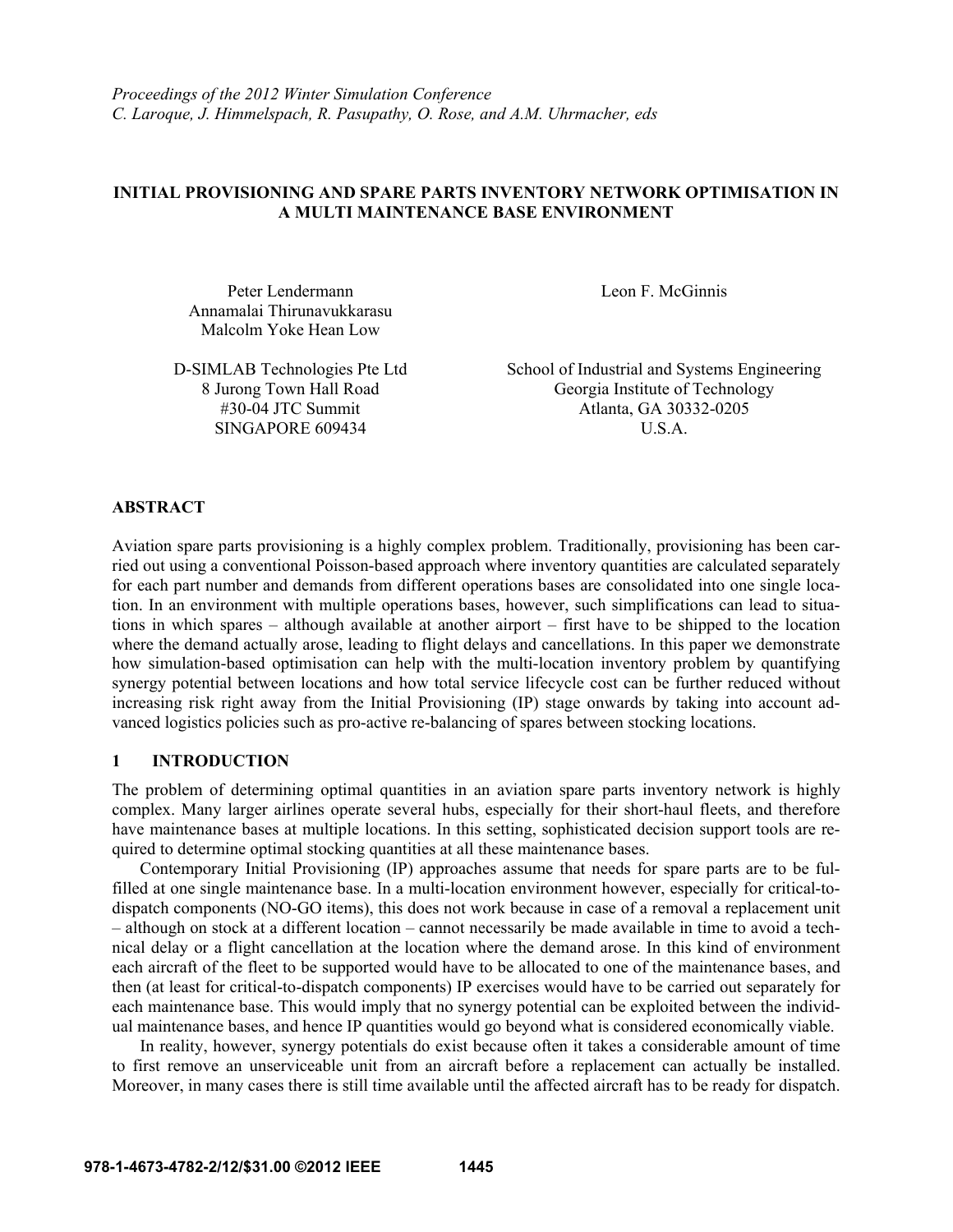This paper demonstrates through a realistic case study how simulation-based optimisation techniques can help in tackling the multi-location inventory problem. In particular, we show how:

- Spares requirements for a multi-location network are higher compared to a scenario where the entire demand is to be fulfilled at one single location;
- Synergy potentials between inventory locations, depending on delivery time requirements, can be quantified;
- Removal of planning constraints associated with risk mitigation policies can also help in keeping investments low;
- Re-balancing of inventory between stockholding nodes to reflect systemwide availability can help reduce total service lifecycle cost without increasing risk right away from the IP stage onwards.

The remainder of this paper is organised as follows: Section 2 is dedicated to a review of related literature. Following an introduction into of D-SIMSPAIR, the software package used for the analysis described in this paper in Section 3, and an overview of the associated case study in Section 4, the analysis of the above-mentioned aspects of spare parts inventory network optimisation in a multi maintenance base environment is described in Section5. Finally, the main conclusion of this paper is stated in Section 6.

### **2 RELATED WORK**

Simulation is a powerful tool for evaluating different operation strategies in complex real world problems such as the provisioning of inventory for airlines. The use of simulation to evaluate and optimise airline operations was first proposed by Gunn (1964), where the objectives of the study were on optimising airline route and passenger capacity. Recent work by Lee et al. (2003) developed a discrete event simulation research tool, SimAir, to study the robustness of airline schedules and to obtain a feasible schedule in the event of a disruption. Neither of these works considered the problem of inventory provisioning of spares for ensuring that airlines maintain a high service level for their aircraft.

One specific branch of studies that looks at the aerospace inventory provisioning problem adopts the Virtual Warehouse (VW) concept. Among the first to describe and point out the relevance of this concept for a business model that exploits the use of real-time global visibility of geographically disperse logistics assets such as inventory and vehicles and dynamically moves these assets between locations to achieve operation efficiency, cost reduction, and high service level comparable to that achieved in a business model that uses only inventory from local warehouse facilities were Landers et al. (2000).

Fung et al. (2005) further extended the VW concept to production logistics where a simulation model for inventory planning, a production optimisation tool and a knowledge base were integrated into a decision support tool for refining inventory planning so as to streamline production planning and control to anticipate any abrupt change in the product demand. In the work by Lye and Chan (2007), the concept of virtual warehouse was extended to study aerospace inventory provisioning strategies through a simulation model that involved storing spares inventory at different airports and shipping them as needed to other airports when needs arose based on real-time information. Lee et al. (2007) described the integration of a multi-objective evolutionary algorithm (MOEA) with multi-objective computing budget allocation (MOCBA) method for the multi-objective simulation optimisation problem on aircraft spare parts allocation.

In the conventional Poisson-based inventory provisioning approach, the inventory quantities for each parts are determined separately (without reference to the cost of the parts) to meet the target service level (Rutledge 1997). The target service level for each part (and also the overall system service level) is often exceeded due to the rounding of the inventory quantities. Airlines and MRO providers typically commit to a minimum overall service level for a group of parts instead of individual service level for each part. Thus, system level optimisation can be carried out to meet the required target service level by stocking more of the inexpensive parts and fewer of the more expensive parts. Although the achieved service levels for the individual inventory items will deviate from the target service level, the overall target service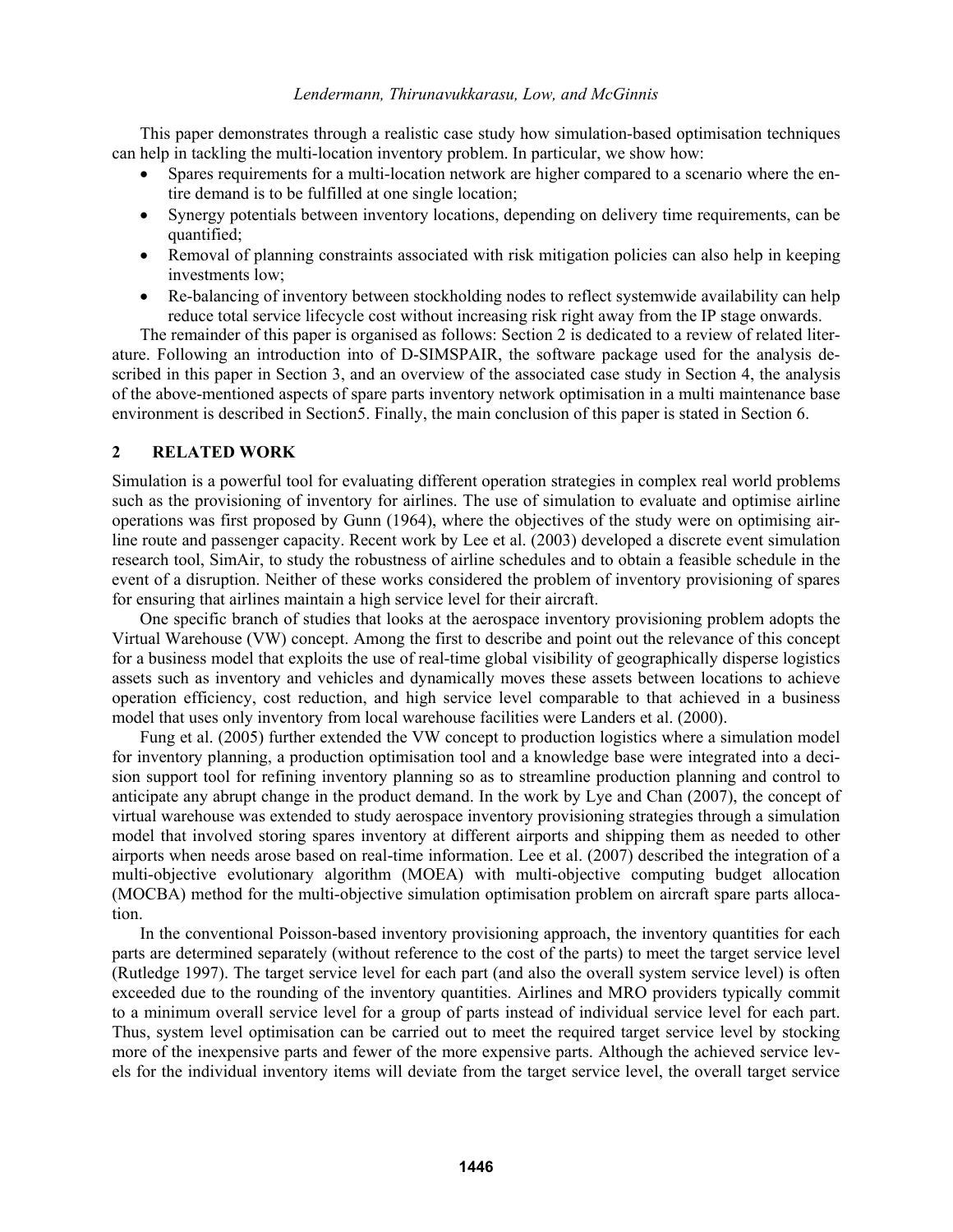level is still met. Both Lye and Chan (2007) and Lee et al. (2007) did not consider the interdependencies among different groups of parts of the same level of criticality in their work.

In the work by MacDonnell and Clegg (2011, 2007), linear programming models are used to determine an optimum set of inventory levels for a set of parts that meets the overall target service level at the minimum cost. Note that in their study, only a single mainbase is considered and real-world requirements such as pooling of inventory at different airports by MRO provider serving different operators with different delivery time commitments for different groups of components, and also different logistics connectivity between airports are not considered.

The concept of pooling of spares between airlines was proposed by Kilpi and Vepsalainen (2004) to exploit the economies of scale and the savings potential of balanced inventory pooling arrangements among various airlines with geographically disperse maintenance bases. Lendermann et al. (2010) described the use of a simulation-based rotables inventory optimisation tool D-SIMSPAIR that is able to consider the underlying complexity of the flight network and the pooling potential of inventory in different stockholding locations to carry out optimisation across a group of several part numbers to determine optimised inventory levels with the minimum cost that satisfies a target service level. This paper extends the work described in Lendermann et al. (2010) by carrying out an in-depth analysis of an inventory optimisation for an airline with multiple maintenance bases where logistics flights based on actual realworld flight schedules are used to deliver spares to fulfill demands across the network of destination airports.

## **3 SIMULATION TOOL USED FOR THIS STUDY**

The software package used for the analysis described in this paper is D-SIMSPAIR, an advanced domainspecific decision support tool for rotables and expendables inventory planning and optimisation in the aviation industry. It adopts a simulation-based optimisation approach. It has been designed for use either stand-alone or on top of an Enterprise Resource Planning system and has the capability to portray the dynamic attributes of a spare parts logistics network with high fidelity in a Discrete Event Simulation model. This is particularly important when it comes to making quantitative commitments, especially with regard to delivery time and schedule-dependent dispatch reliability in networks with multiple maintenance and inventory storage locations. Furthermore, it satisfies the need for integration between the underlying simulation model and a sophisticated domain-specific optimisation procedure to enable complex decisionsupport tasks and can thus unlock considerable value from component support contracts between an MRO service provider and airline customers, even for single stockholding node scenarios as illustrated in this paper.

The D-SIMSPAIR approach recognises that – regardless of individual part numbers  $(P/Ns)$  – the real business challenge is either to attain a required service levelat minimum cost or to maximise the service level for a given budget in the context of an entire component support contract, i.e., the combined set of P/Ns on an aggregate level rather than for the individual P/Ns one by one.

## **4 CASE STUDY**

The case study portrays an (imaginary) airline with a principal maintenance base in Los Angeles (LAX) and two more maintenance bases in Dallas (DFW) and Washington-Dulles (IAD). The fleet comprises of 20 long-haul aircraft accumulating 4,800 flight hours per year, flying to eight international destinations, with ten aircraft operated from LAX and five each from DFW and IAD.

Table 1 lists a representative set of 10 NO-GO items used for the purpose of this analysis. The reliability of components is characterised by their MTBUR value (Mean Time Between Unscheduled Removals). The table also lists their unit price and the quantity per aircraft (QPA). The repair turnaround time (repair TAT) is assumed to be 30 days for all P/Ns and also includes logistics transfer time to and from the repair station.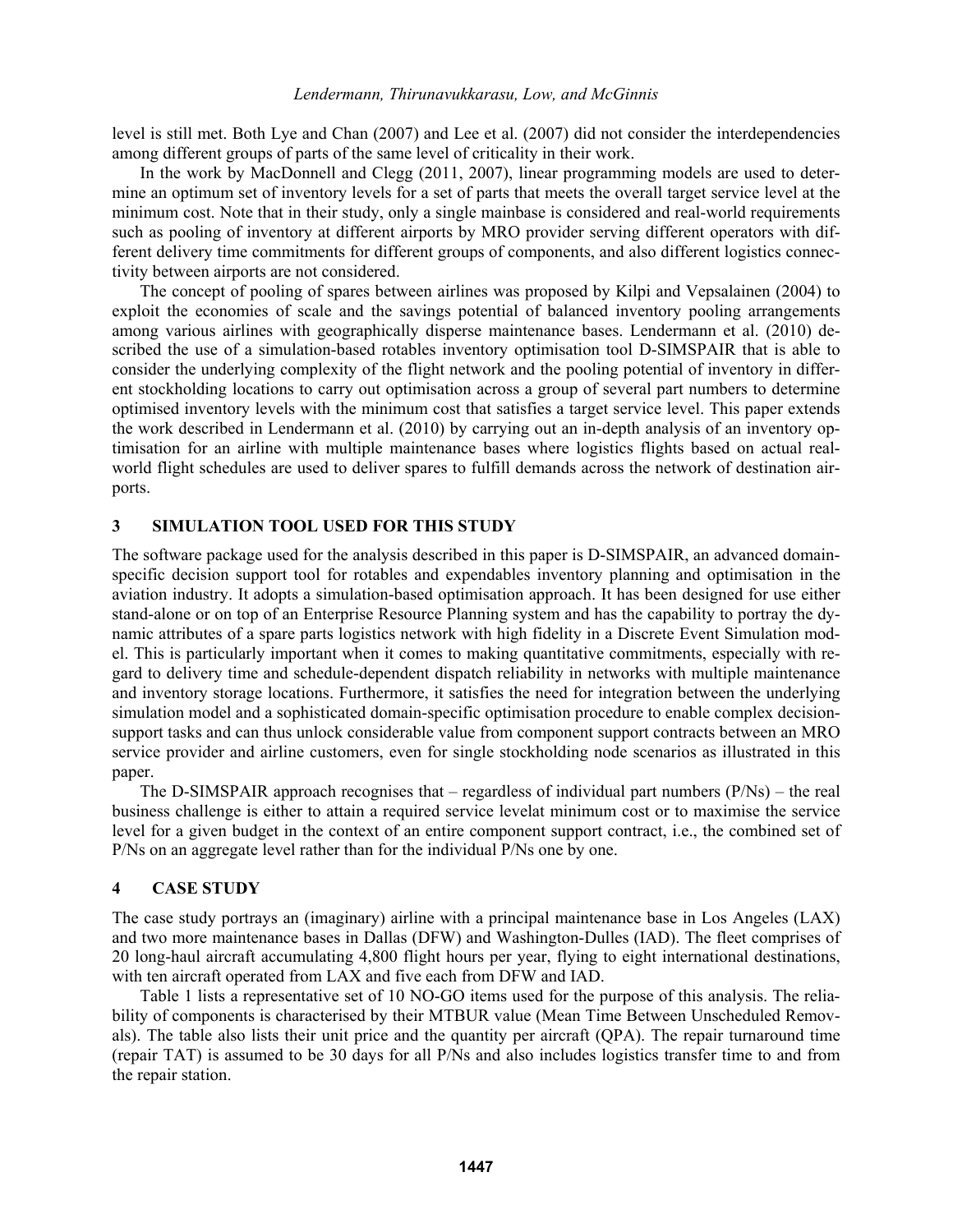| <b>Part Number</b>             | Part-01 | Part-02 | Part-03 | Part-04 | Part-05 | Part-06 | Part-07 | Part-08 | Part-09 | Part-10 |
|--------------------------------|---------|---------|---------|---------|---------|---------|---------|---------|---------|---------|
| <b>Unit Price(USD)</b>         | 45,000  | 50,000  | 60,000  | 150,000 | 8.000   | 200,000 | 45,000  | 5.000   | 150,000 | 15,000  |
| <b>MTBUR</b><br>(flight hours) | 300,000 | 100,000 | 50,000  | 37,500  | 27.500  | 25,000  | 100,000 | 5,000   | 3,200   | 2,500   |
| <b>OPA</b>                     |         |         |         |         |         |         | 10      |         |         |         |

Table 1: Details of the components used for this analysis

In case a spare unit has to be brought in from another maintenance base, it is assumed that logistics flights are available according to a realistic flight schedule between the respective airports with minimum flight duration as displayed in Table 2, and waiting times will be incurred as illustrated in Figure **1**.

| <b>Average Flight</b><br><b>Time between</b><br><b>Airports</b> |            | <b>Destination</b> |                                  |                                  |  |  |  |  |  |  |
|-----------------------------------------------------------------|------------|--------------------|----------------------------------|----------------------------------|--|--|--|--|--|--|
|                                                                 |            | <b>LAX</b>         | <b>DFW</b>                       | IAD                              |  |  |  |  |  |  |
|                                                                 | <b>LAX</b> |                    | $2 \text{ hrs } 45 \text{ mins}$ | 4 hrs 35 mins                    |  |  |  |  |  |  |
| <b>Origin</b>                                                   | <b>DFW</b> | 3 hrs              |                                  | $2 \text{ hrs } 35 \text{ mins}$ |  |  |  |  |  |  |
|                                                                 | <b>IAD</b> | $5$ hrs $15$ mins  | 3 hrs                            |                                  |  |  |  |  |  |  |

Table 2: Average flight time between airports

The cost incurred when carrying out such a shipment is assumed to be USD 1,000 per movement, and the annual inventory holding costs for a spare part is taken as 20% of the component unit price. The aggregate service level to be delivered to the airline is 95%.



Figure 1: Timing for logistics flights

# **5 ANALYSIS**

### **5.1 IP at Multiple Maintenance Bases versus IP at Single Maintenance Base**

The analysis was carried out using D-SIMSPAIR. As shown in Figure 2 the total inventory required for a scenario with three independently operated maintenance bases LAX, DFW and IAD is considerably higher compared to the case where the entire spares demand for all 20 aircraft would have to be fulfilled at the principal maintenance base LAX.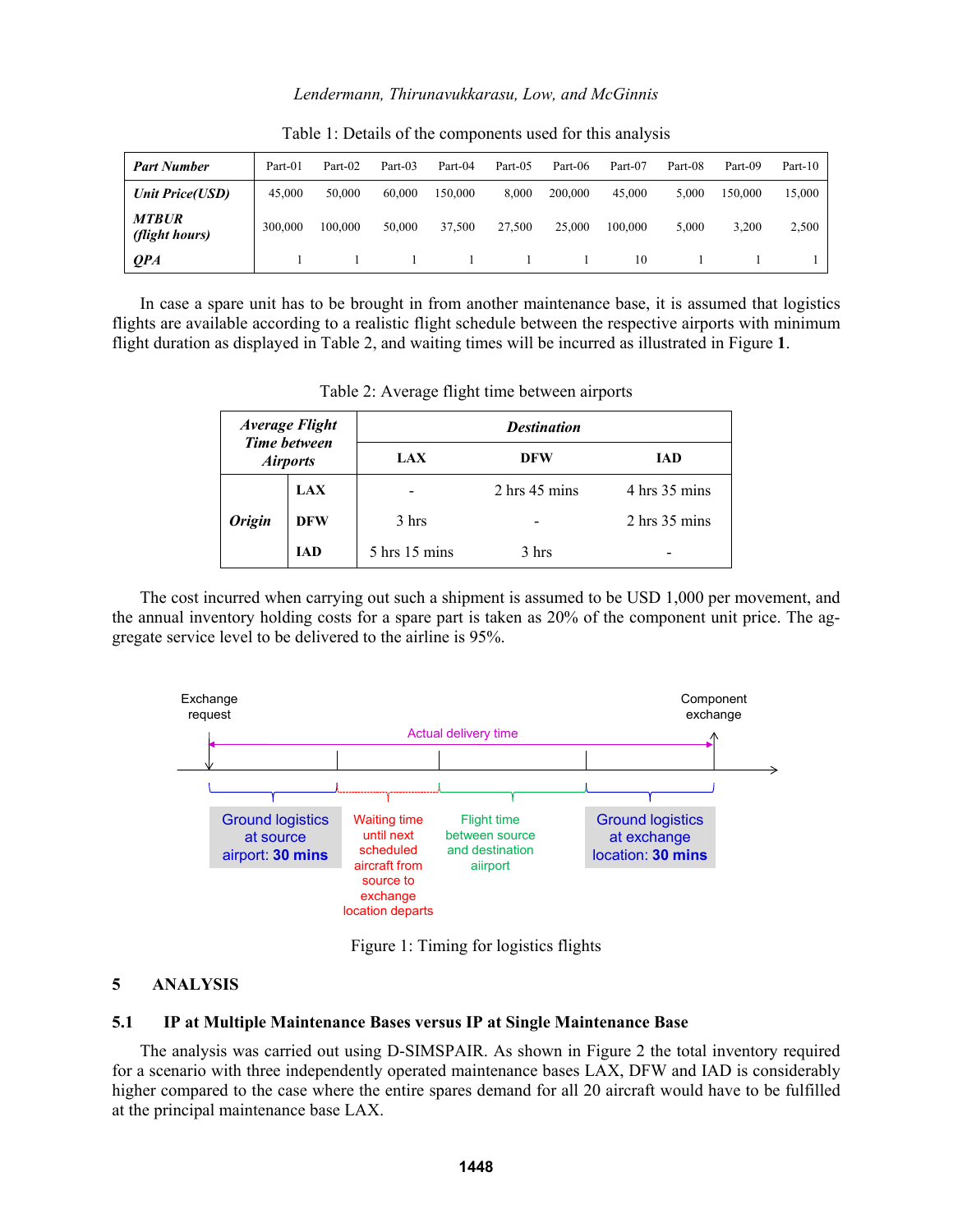

*Lendermann, Thirunavukkarasu, Low, and McGinnis*

Figure 2: Comparison of IP requirements for single and multiple locations

# **5.2 Synergy Potential between Maintenance Bases**

An important parameter for component support services is the delivery time commitment, i.e. the maximum time allowed between a component exchange request and its fulfillment (beyond which a demand would be considered "unfilled"). Since in reality the required delivery time often would not be immediate, it is to some extent possible to pool spares across several maintenance bases.

# **5.2.1 Effect of Delivery Time Commitment on IP Requirements**

Figure 3 displays the value of total inventory required to achieve 95% service level for different delivery time commitments.



Figure 3: Effect of increasing delivery time commitment at maintenance bases on total inventory requirements

With a delivery time commitment of 3 hours pooling of spares between maintenance bases will basically not be possible under any circumstance as the minimum time required to move a spare unit (on a logistics flight) from one maintenance base and make it available at another is greater than the delivery time commitment. In this case the inventory distribution is equivalent to the case where IP is carried out independently for each maintenance base (see left column in Figure 2).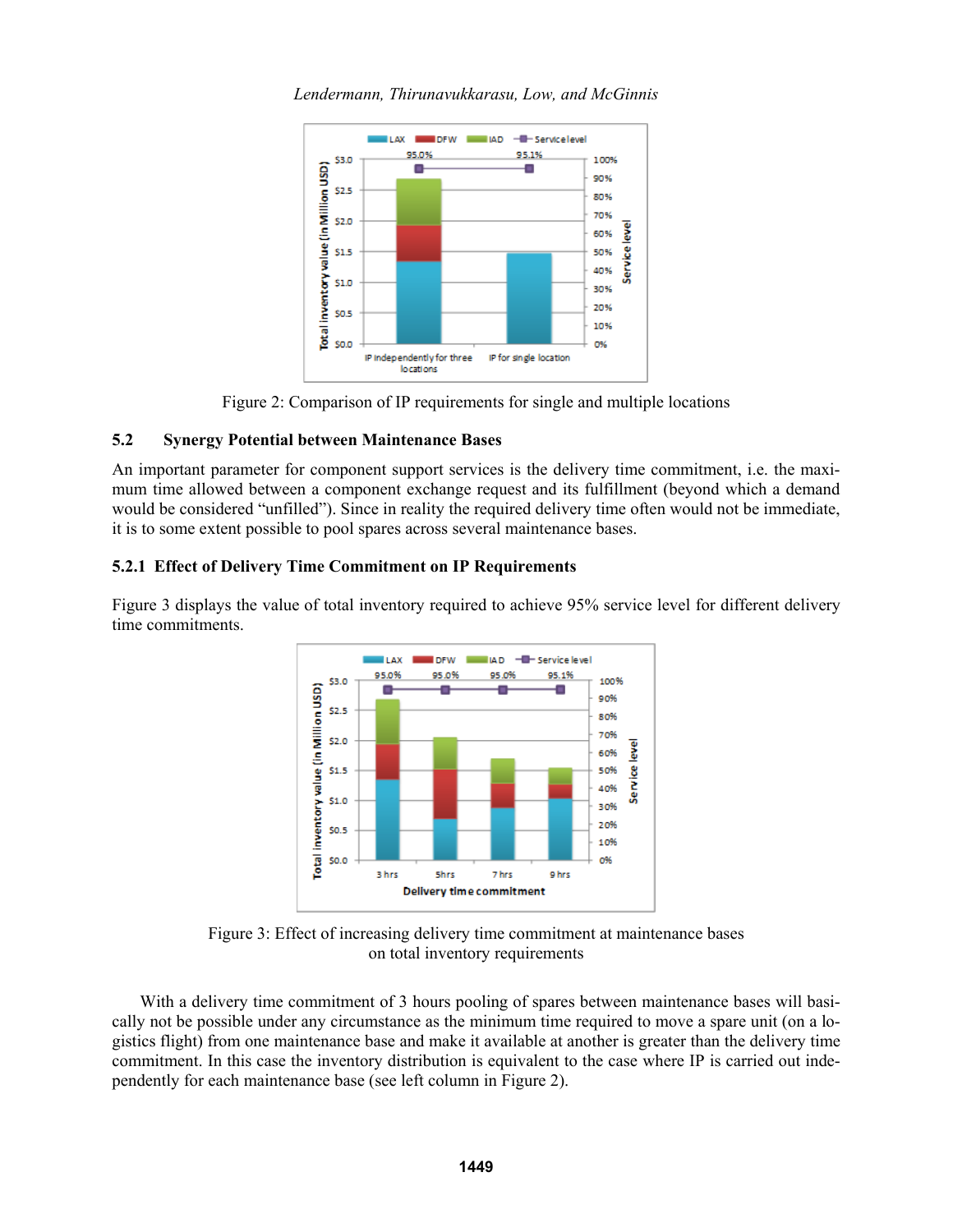When the delivery time commitment is increased to 5 hours pooling between DFW and the other two maintenance bases (IAD and LAX) will become possible in situations where a logistics flight is just ready to depart once a spare has been made available at DFW to fulfil a demand at LAX or IAD, resulting in a reduction of inventory requirements. In fact some of the LAX inventory is to be relocated to DFW and the value of inventory at DFW is even higher compared to LAX (despite more flight hours to be protected at LAX) as DFW now becomes the strategic location to serve all three maintenance bases.

With further increase of delivery time commitment to 7 hours more shipments between DFW and LAX or IAD will be feasible in both directions. On top of that, even shipments between LAX and IAD (and vice versa) will sometimes be possible now. As a result, 95% service level can now be achieved with even less inventory. In fact, since sharing of inventory is now possible between all the maintenance bases, to reduce logistics cost some of the stock at DFW will be repositioned back to LAX where most flight hours are to be protected.

When the delivery time commitment is further increased to 9 hours, the total inventory value will decline even further. This reduction can be attributed to the increased chance of having a logistics flight available for an in-time delivery.

#### **5.2.2 Effect of Delivery Time Commitment on Service Level**

The synergy potential between the maintenance bases can also be tuned by adjusting service levels that can be guaranteed for existing inventory quantities across the maintenance bases according to different delivery time commitment values.

Figure 4 shows how with an increase in delivery time commitment the service level that can be promised increases for the same inventory configuration.



Figure 4: Effect of increasing delivery time commitment at maintenance bases on service level

Through the ability to simulate spare parts delivery cycle in a very realistic manner (to the extent that even the effect of the 'time of the day' can be taken into account), delivery time commitments can be fine-tuned part number by part number, depending on constraints imposed by the time to remove an unserviceable unit from the aircraft and to install a replacement as well as the effect on dispatch reliability. In this way synergy exploitation can be further enhanced to ensure that IP budgets are kept as low as possible without compromising service level.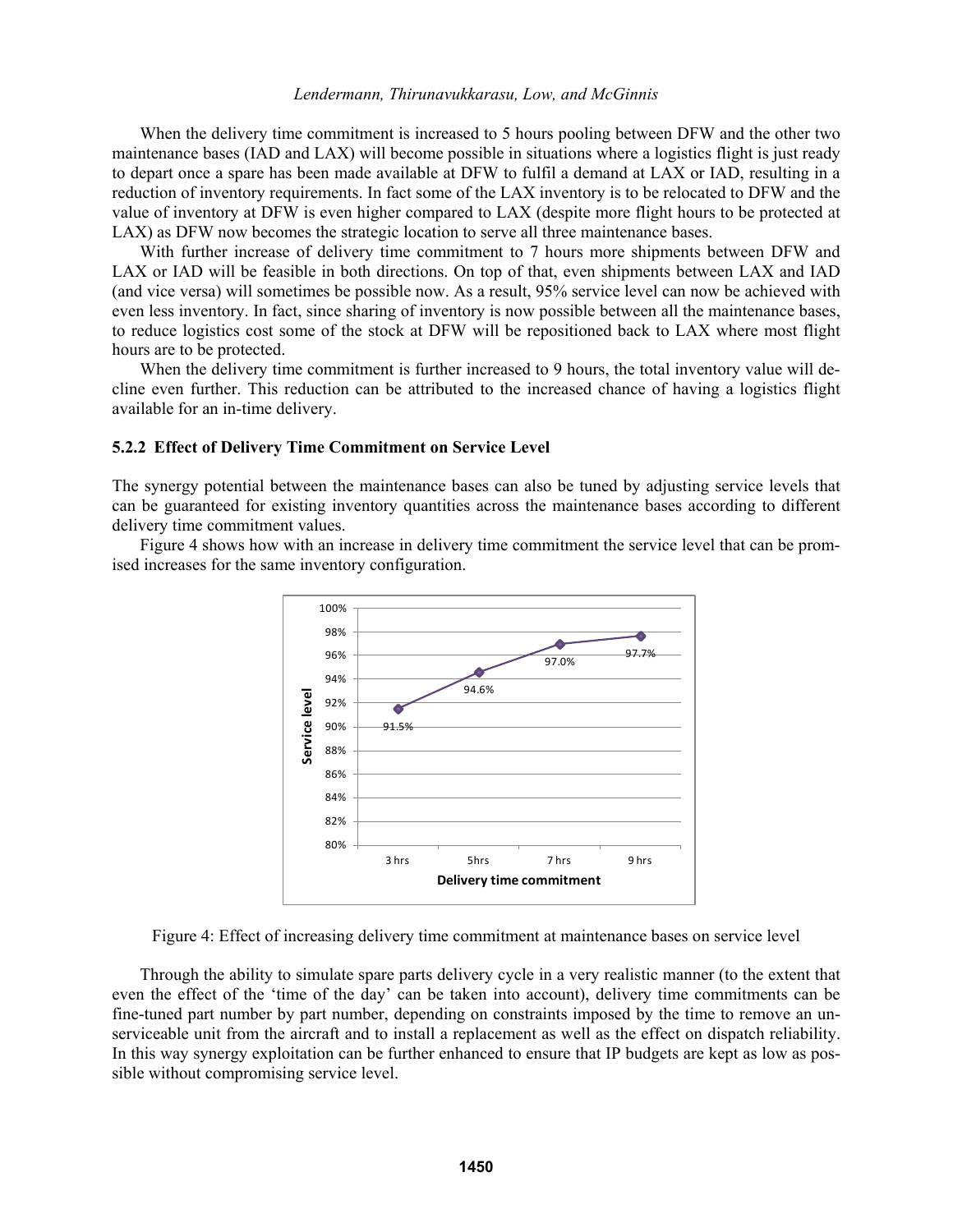## **5.3 Removal of Planning Constraints**

MRO supply chains are driven by unscheduled removals, i.e. the demand for spares is highly probabilistic in nature. It is therefore not uncommon to plan at least for one spare unit for all critical-to-dispatch components during an IP exercise (Minimum-1 constraint). At the same time, service levels are guaranteed not for each part number individually but on an aggregate level for groups of part numbers.

In this setting, as long as the aggregated risk can be managed appropriately it does not matter whether an 'Aircraft-On-Ground' (AOG) situation is caused by not being able to provide an expensive control unit or a cheap lighting component. With the usage of a tool incorporating a high-fidelity simulation approach, demands for components can be gauged much more accurately thereby avoiding the necessity to impose additional planning constraints.

In this setting, the removal of the Minimum-1 constraint can help reduce cost considerably without increasing risk as the number of expensive units would be reduced to zero and offset by having more of the cheaper components available. As shown in Figure 5, without the Minimum-1 constraint the total investment required for a scenario with 90% target service level would be reduced by about 10%. For those part numbers where the recommended IP quantity is zero the provisioning lead time does not have a direct effect any more since all demands for those part numbers will result in no-fill events.



Figure 5: Effect of removing planning constraints on total inventory value

## **5.4 Inventory Re-Balancing**

In a multi-location environment, in a situation where the number of spare units at a particular location has been depleted to zero, a pro-active transhipment of a spare unit from another location that still has one or more units available might be considered to minimise the risk of not being able to service subsequent demands at the same location until a serviceable unit returns from repair.

Obviously, such a re-balancing policy is not advisable for all part numbers since transhipments associated with re-balancing movements incur cost. Several factors determine whether for a particular part number re-balancing would actually be economically viable:

(1) Unit price: Re-balancing would not be a worthwhile policy for very cheap items as it would be better to stock more units right away.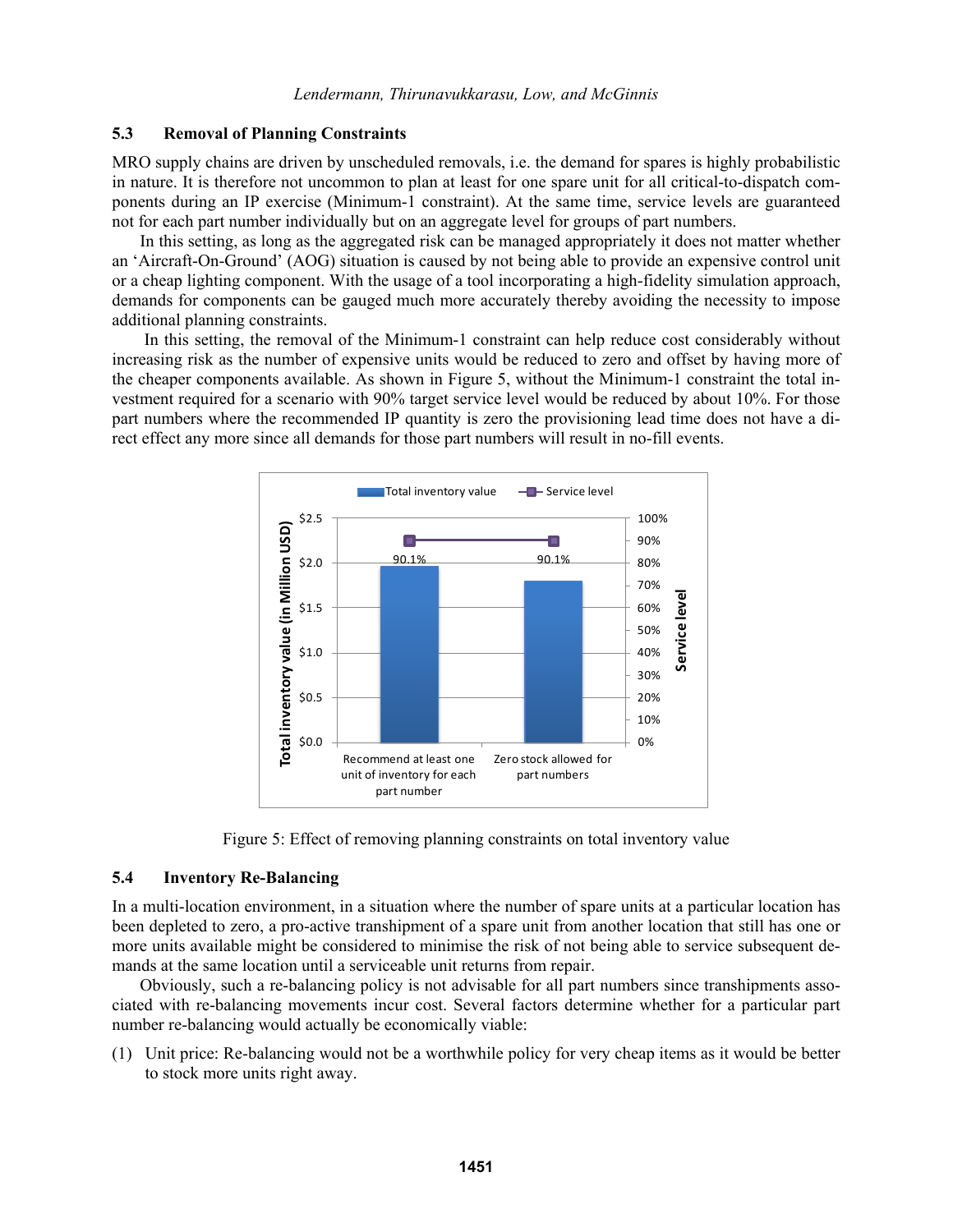- (2) Demand profile: Re-balancing to a particular location would not be carried out if the number of flights to be protected at that location is low.
- (3) MTBUR: Re-balancing would also not be advisable for high reliability parts as the risk associated with not doing anything is very low.
- (4) Repair turnaround time (TAT): Re-balancing would also not be worthwhile if the repair turnaround time is short, i.e. a few days only.

A simulation-based optimisation approach can portray the complex interdependencies between these effects and determine the economic viability of re-balancing for each part number, taking into account the above-listed factors. Table 3 shows the detailed cost profile for the case where re-balancing is considered as a decision variable and indicates for which part number it is an economically viable policy.

As shown in Figure 6, re-balancing decreases significantly the expected total inventory cost. On the other hand, the expected logistics cost goes up as a result of the additional logistics movements. Overall, however, the expected total service lifecycle cost (i.e. aggregated inventory and logistics cost) is still about 11% lower compared to the scenario without any re-balancing as the increase in logistics cost is minor compared to the decrease in inventory cost.

| <b>Optimised Stock Levels</b>                       | Airport                              | Part-10   | Part-09   | Part-08        | Part-07        | Part-06   | Part-05 | Part-04   | Part-03   | Part-02   | Part-01        |  |
|-----------------------------------------------------|--------------------------------------|-----------|-----------|----------------|----------------|-----------|---------|-----------|-----------|-----------|----------------|--|
|                                                     | LAX                                  | 5         |           |                |                |           |         |           |           |           | $\overline{0}$ |  |
|                                                     | <b>DFW</b>                           | 3         |           | $\overline{3}$ |                | 0         |         | $\Omega$  |           | $\Omega$  | 0              |  |
|                                                     | <b>IAD</b>                           | 4         |           | 3              | $\overline{2}$ | 0         |         | $\Omega$  |           |           | $\mathbf{0}$   |  |
| <b>Total Pool Stock</b>                             |                                      | 12        | R         | 10             | 5              |           |         |           |           |           | $\mathbf 0$    |  |
| <b>Rebalancing Policy</b>                           | Rebalance                            | Yes       | Yes       | Yes            | Yes            | <b>No</b> | Yes     | <b>No</b> | <b>No</b> | <b>No</b> | <b>No</b>      |  |
|                                                     | Threshold                            |           |           |                |                |           |         |           |           |           |                |  |
| Expected No. of Faults p.a.                         |                                      | 38.66     | 29.46     | 19.35          | 9.56           | 3.85      | 3.38    | 2.58      | 1.86      | 0.96      | 0.30           |  |
| Expected No. of No-fill                             | Immediate Maintenance Demands        | 0.06      | 0.49      | 0.00           | 0.14           | 2.40      | 0.05    | 1.57      | 0.11      | 0.27      | 0.30           |  |
| Events p.a.                                         | <b>Total</b>                         | 5.41      |           |                |                |           |         |           |           |           |                |  |
|                                                     | <b>Immediate Maintenance Demands</b> | 99.84%    | 98.33%    | 100.00%        | 98.51%         | 37.49%    | 98.64%  | 39.04%    | 93.90%    | 71.59%    | 0.00%          |  |
| Service Level Achieved                              | Overall                              | 95.08%    |           |                |                |           |         |           |           |           |                |  |
| <b>Component Details</b>                            | <b>MTBUR / QPA</b>                   | 2500      | 3200      | 5000           | 10000          | 25000     | 27500   | 37500     | 50000     | 100000    | 300000         |  |
|                                                     | <b>Unit Price</b>                    | \$15,000  | \$150,000 | \$5,000        | \$45,000       | \$200,000 | \$8,000 | \$150,000 | \$60,000  | \$50,000  | \$45,000       |  |
| Expected Total Inventory Cost p.a.                  |                                      | \$36,000  | \$240,000 | \$10,000       | \$45,000       | \$40,000  | \$6,400 | \$30,000  | \$36,000  | \$20,000  | \$0            |  |
| Expected Total Inventory Cost across all Parts p.a. |                                      | \$463,400 |           |                |                |           |         |           |           |           |                |  |
| <b>Expected No. of Logistics</b><br>Movements p.a.  | <b>Deliveries</b>                    | 0.06      | 0.44      | 0.00           | 0.14           | 1.50      | 0.04    | 1.10      | 0.11      | 0.27      | 0.00           |  |
|                                                     | Rebalancings                         | 1.83      | 5.55      | 0.87           | 3.16           | 0.00      | 1.41    | 0.00      | 0.00      | 0.00      | 0.00           |  |
| Expected Logistics Cost p.a.                        | <b>Deliveries</b>                    | \$63      | \$444     | \$0            | \$142          | \$1,496   | \$43    | \$1,096   | \$110     | \$270     | \$0            |  |
|                                                     | Rebalancings                         | \$1,830   | \$5,548   | \$868          | \$3,164        | \$0       | \$1,412 | \$0       | 50        | \$0       | \$0            |  |
|                                                     | <b>Total</b>                         | \$16,486  |           |                |                |           |         |           |           |           |                |  |
| Expected Total Service Lifecycle Cost p.a.          |                                      | \$479.886 |           |                |                |           |         |           |           |           |                |  |

Table 3: Optimised service contract with inventory re-balancing (p.a. = per annum)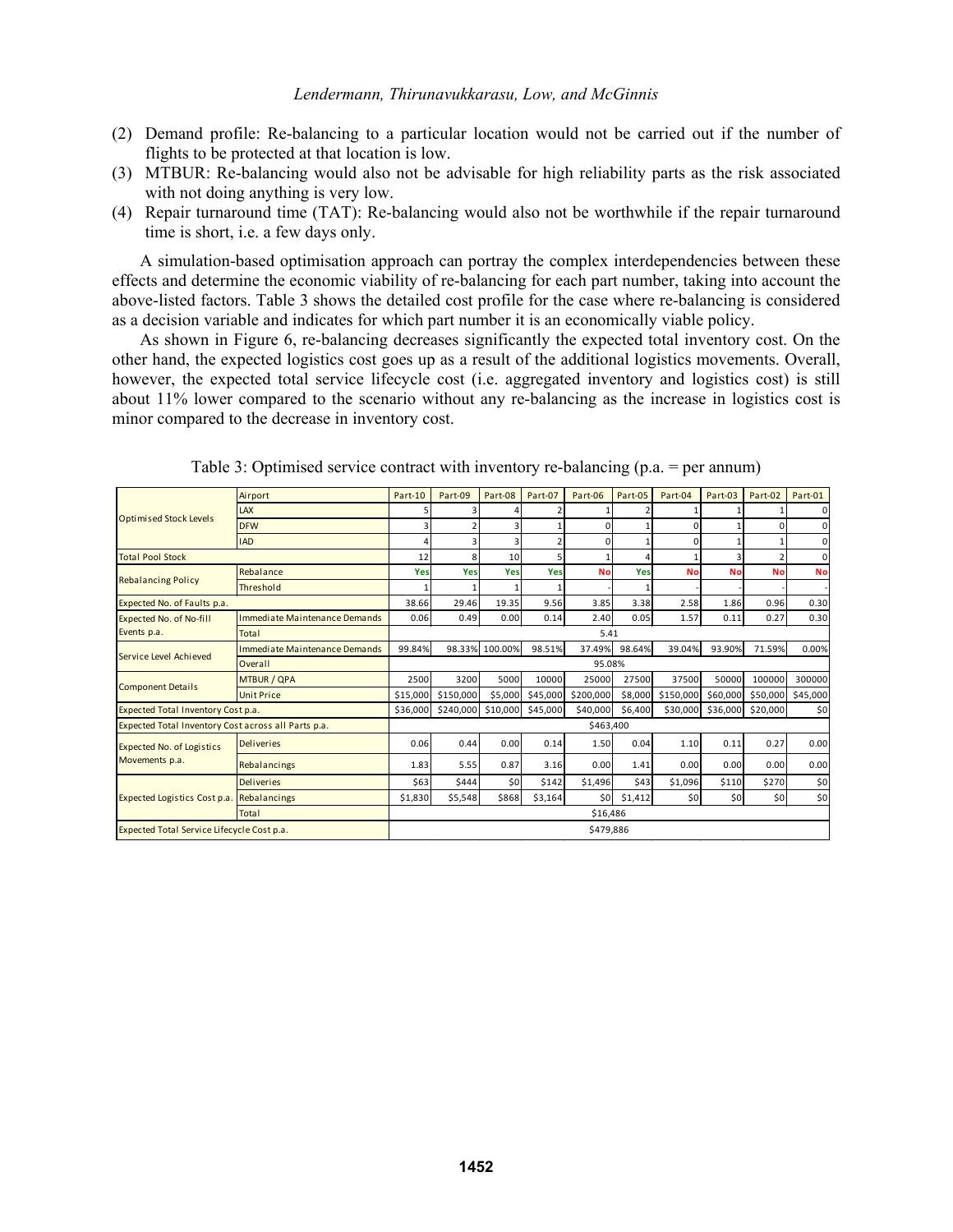



# **6 CONCLUSION**

In this paper, we demonstrated how simulation-based optimisation techniques can help to reduce the inventory cost for the multi-location inventory problem through a realistic case study. Specifically, we showed that the potential of pooling of inventory between inventory locations, depending on delivery time requirements, can be quantified, and that advanced logistics policies such as re-balancing between stockholding nodes can be used right away from the IP stage onwards to help reduce the total service lifecycle cost without increasing risk.

## **REFERENCES**

- Fung., S. H., C. F. Cheung , W. B. Lee, and S. K. Kwok. 2005. "A Virtual Warehouse System for Production Logistics." *Production Planning and Control: The Management of Operations* 16(6):597– 607.
- Gunn., W.A. 1964. "Airline system simulation." *Operations Research* 12(2):206-229.
- Kilpi, J., and A.P.J. Vepsalainen. 2004. "Pooling of Spare Components Between Airlines." *Journal of Air Transport Management* 10:137–146
- Landers., T.L., M.H. Cole, B. Walker, and R.W. Kirk. 2000. "The Virtual Warehousing Concept." *Transportation Research Part E* 36(2):115-125.
- Lee., L. H., H. C. Huang, C. U. Lee, E. P. Chew, W. Jaruphongsa, Y. Y. Yong, Z. Liang, C. H. Leong, Y. P. Tan, K. Namburi, E. L. Johnson, and J. Banks. 2003. "Discrete Event Simulation Model for Airline Operations: SIMAIR." In *Proceedings of the 2003 Winter Simulation Conference*, Edited by S. Chick, P. J. Sánchez, D. Ferrin and D. J. Morrice, 1656–1662. Piscataway, New Jersey: Institute of Electrical and Electronics Engineers, Inc.
- Lendermann, P., B. P. Gan, N. Julka, A. Schirrmann, and H. Fromm. 2010. "Unlocking Value from Component Exchange Contracts in Aviation Using Simulation-based Optimisation." In *Proceedings of the 2010 Winter Simulation Conference*, Edited by B. Johansson, S. Jain, J. Montoya-Torres, J. Hugan, and E. Yücesan, 2034–2045. Piscataway, New Jersey: Institute of Electrical and Electronics Engineers, Inc.